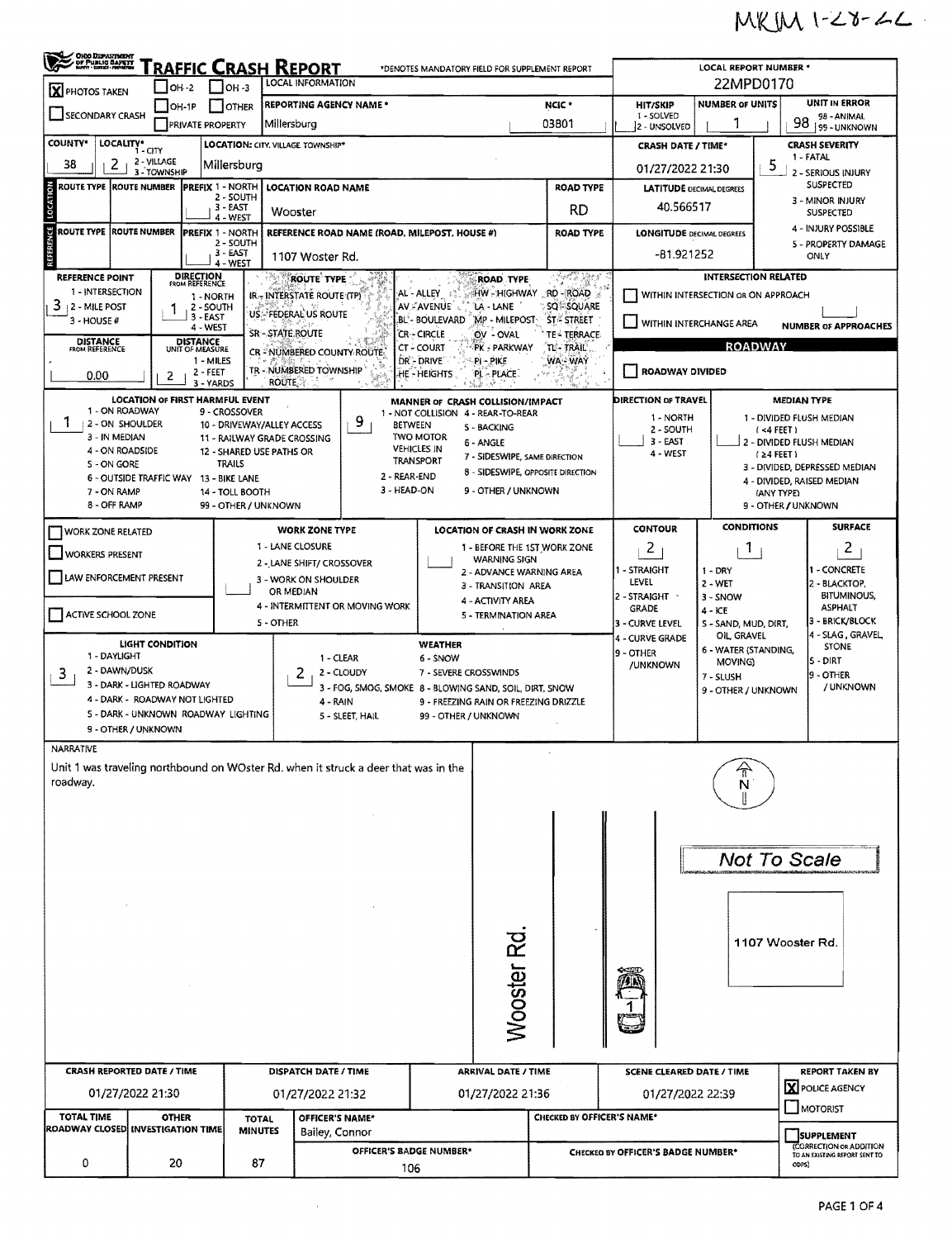|                                  | <b>ONG DEPARTMENT</b><br>OF PUBLIC BAFETY                    |                                                                                                                                                                                                                                                                                                                                                                                                                                                                                                                                                                                                                                                                                                                                                                                                                                                                                                                                                                                                                                                                                                                                                                                                                                                                                                                                                                                                                                                                                                                                                                                                                                                                                                                                                                                                                                                                                                                                                                               |                                                    |                                             |                                      |                                                                                                                                                                                                                                                                                                                                                                                                                                                                                                                                                                                                                                                                                                                                                                                                                                                                                                                                                                                                                                                                                                                                                                                                                                                                                                                                                                                                                                                                                                                                                                                                                                                                                                                                                                                                                                                                                                                                                                                                                                                                                                                             |                        |                       |  |  |  |  |  |
|----------------------------------|--------------------------------------------------------------|-------------------------------------------------------------------------------------------------------------------------------------------------------------------------------------------------------------------------------------------------------------------------------------------------------------------------------------------------------------------------------------------------------------------------------------------------------------------------------------------------------------------------------------------------------------------------------------------------------------------------------------------------------------------------------------------------------------------------------------------------------------------------------------------------------------------------------------------------------------------------------------------------------------------------------------------------------------------------------------------------------------------------------------------------------------------------------------------------------------------------------------------------------------------------------------------------------------------------------------------------------------------------------------------------------------------------------------------------------------------------------------------------------------------------------------------------------------------------------------------------------------------------------------------------------------------------------------------------------------------------------------------------------------------------------------------------------------------------------------------------------------------------------------------------------------------------------------------------------------------------------------------------------------------------------------------------------------------------------|----------------------------------------------------|---------------------------------------------|--------------------------------------|-----------------------------------------------------------------------------------------------------------------------------------------------------------------------------------------------------------------------------------------------------------------------------------------------------------------------------------------------------------------------------------------------------------------------------------------------------------------------------------------------------------------------------------------------------------------------------------------------------------------------------------------------------------------------------------------------------------------------------------------------------------------------------------------------------------------------------------------------------------------------------------------------------------------------------------------------------------------------------------------------------------------------------------------------------------------------------------------------------------------------------------------------------------------------------------------------------------------------------------------------------------------------------------------------------------------------------------------------------------------------------------------------------------------------------------------------------------------------------------------------------------------------------------------------------------------------------------------------------------------------------------------------------------------------------------------------------------------------------------------------------------------------------------------------------------------------------------------------------------------------------------------------------------------------------------------------------------------------------------------------------------------------------------------------------------------------------------------------------------------------------|------------------------|-----------------------|--|--|--|--|--|
| UNIT#                            | OWNER NAME: LAST, FIRST, MIDDLE (CI SAME AS DRIVER)          |                                                                                                                                                                                                                                                                                                                                                                                                                                                                                                                                                                                                                                                                                                                                                                                                                                                                                                                                                                                                                                                                                                                                                                                                                                                                                                                                                                                                                                                                                                                                                                                                                                                                                                                                                                                                                                                                                                                                                                               |                                                    |                                             |                                      |                                                                                                                                                                                                                                                                                                                                                                                                                                                                                                                                                                                                                                                                                                                                                                                                                                                                                                                                                                                                                                                                                                                                                                                                                                                                                                                                                                                                                                                                                                                                                                                                                                                                                                                                                                                                                                                                                                                                                                                                                                                                                                                             |                        |                       |  |  |  |  |  |
|                                  | CARPENTER, KAYLA, RENEE                                      |                                                                                                                                                                                                                                                                                                                                                                                                                                                                                                                                                                                                                                                                                                                                                                                                                                                                                                                                                                                                                                                                                                                                                                                                                                                                                                                                                                                                                                                                                                                                                                                                                                                                                                                                                                                                                                                                                                                                                                               |                                                    |                                             |                                      |                                                                                                                                                                                                                                                                                                                                                                                                                                                                                                                                                                                                                                                                                                                                                                                                                                                                                                                                                                                                                                                                                                                                                                                                                                                                                                                                                                                                                                                                                                                                                                                                                                                                                                                                                                                                                                                                                                                                                                                                                                                                                                                             | DAMAGE SCALE           |                       |  |  |  |  |  |
|                                  | OWNER ADDRESS: STREET, CITY, STATE, ZIP ( D SAME AS DRIVER)  |                                                                                                                                                                                                                                                                                                                                                                                                                                                                                                                                                                                                                                                                                                                                                                                                                                                                                                                                                                                                                                                                                                                                                                                                                                                                                                                                                                                                                                                                                                                                                                                                                                                                                                                                                                                                                                                                                                                                                                               |                                                    |                                             |                                      |                                                                                                                                                                                                                                                                                                                                                                                                                                                                                                                                                                                                                                                                                                                                                                                                                                                                                                                                                                                                                                                                                                                                                                                                                                                                                                                                                                                                                                                                                                                                                                                                                                                                                                                                                                                                                                                                                                                                                                                                                                                                                                                             | 1 - NONE               | 3 - FUNCTIONAL DAMAGE |  |  |  |  |  |
|                                  | 301 SECOND ST. , HOLMESVILLE, OH, 44633                      |                                                                                                                                                                                                                                                                                                                                                                                                                                                                                                                                                                                                                                                                                                                                                                                                                                                                                                                                                                                                                                                                                                                                                                                                                                                                                                                                                                                                                                                                                                                                                                                                                                                                                                                                                                                                                                                                                                                                                                               |                                                    |                                             |                                      |                                                                                                                                                                                                                                                                                                                                                                                                                                                                                                                                                                                                                                                                                                                                                                                                                                                                                                                                                                                                                                                                                                                                                                                                                                                                                                                                                                                                                                                                                                                                                                                                                                                                                                                                                                                                                                                                                                                                                                                                                                                                                                                             | 3                      | 4 - DISABLING DAMAGE  |  |  |  |  |  |
|                                  | <b>COMMERCIAL CARRIER: NAME, ADDRESS, CITY, STATE, ZIP</b>   |                                                                                                                                                                                                                                                                                                                                                                                                                                                                                                                                                                                                                                                                                                                                                                                                                                                                                                                                                                                                                                                                                                                                                                                                                                                                                                                                                                                                                                                                                                                                                                                                                                                                                                                                                                                                                                                                                                                                                                               |                                                    | COMMIRCIAL CARRIER PHONE: INCLUDE AREA CODE |                                      |                                                                                                                                                                                                                                                                                                                                                                                                                                                                                                                                                                                                                                                                                                                                                                                                                                                                                                                                                                                                                                                                                                                                                                                                                                                                                                                                                                                                                                                                                                                                                                                                                                                                                                                                                                                                                                                                                                                                                                                                                                                                                                                             | 9 - UNKNOWN            |                       |  |  |  |  |  |
|                                  |                                                              |                                                                                                                                                                                                                                                                                                                                                                                                                                                                                                                                                                                                                                                                                                                                                                                                                                                                                                                                                                                                                                                                                                                                                                                                                                                                                                                                                                                                                                                                                                                                                                                                                                                                                                                                                                                                                                                                                                                                                                               |                                                    |                                             |                                      |                                                                                                                                                                                                                                                                                                                                                                                                                                                                                                                                                                                                                                                                                                                                                                                                                                                                                                                                                                                                                                                                                                                                                                                                                                                                                                                                                                                                                                                                                                                                                                                                                                                                                                                                                                                                                                                                                                                                                                                                                                                                                                                             | <b>DAMAGED AREA(S)</b> |                       |  |  |  |  |  |
|                                  | LP STATE LICENSE PLATE #                                     |                                                                                                                                                                                                                                                                                                                                                                                                                                                                                                                                                                                                                                                                                                                                                                                                                                                                                                                                                                                                                                                                                                                                                                                                                                                                                                                                                                                                                                                                                                                                                                                                                                                                                                                                                                                                                                                                                                                                                                               | <b>VEHICLE IDENTIFICATION #</b>                    |                                             | <b>VEHICLE YEAR</b>                  | <b>VEHICLE MAKE</b>                                                                                                                                                                                                                                                                                                                                                                                                                                                                                                                                                                                                                                                                                                                                                                                                                                                                                                                                                                                                                                                                                                                                                                                                                                                                                                                                                                                                                                                                                                                                                                                                                                                                                                                                                                                                                                                                                                                                                                                                                                                                                                         |                        |                       |  |  |  |  |  |
| он                               | <b>JHT5666</b><br><b>INSURANCE COMPANY</b>                   |                                                                                                                                                                                                                                                                                                                                                                                                                                                                                                                                                                                                                                                                                                                                                                                                                                                                                                                                                                                                                                                                                                                                                                                                                                                                                                                                                                                                                                                                                                                                                                                                                                                                                                                                                                                                                                                                                                                                                                               | 3FA6P0H77HR194566                                  |                                             | 2017                                 |                                                                                                                                                                                                                                                                                                                                                                                                                                                                                                                                                                                                                                                                                                                                                                                                                                                                                                                                                                                                                                                                                                                                                                                                                                                                                                                                                                                                                                                                                                                                                                                                                                                                                                                                                                                                                                                                                                                                                                                                                                                                                                                             |                        |                       |  |  |  |  |  |
| <b>X</b> INSURANCE               | PROGRESSIVE                                                  |                                                                                                                                                                                                                                                                                                                                                                                                                                                                                                                                                                                                                                                                                                                                                                                                                                                                                                                                                                                                                                                                                                                                                                                                                                                                                                                                                                                                                                                                                                                                                                                                                                                                                                                                                                                                                                                                                                                                                                               | <b>INSURANCE POLICY #</b><br>943602270             |                                             |                                      |                                                                                                                                                                                                                                                                                                                                                                                                                                                                                                                                                                                                                                                                                                                                                                                                                                                                                                                                                                                                                                                                                                                                                                                                                                                                                                                                                                                                                                                                                                                                                                                                                                                                                                                                                                                                                                                                                                                                                                                                                                                                                                                             |                        |                       |  |  |  |  |  |
|                                  | <b>TYPE OF USE</b>                                           |                                                                                                                                                                                                                                                                                                                                                                                                                                                                                                                                                                                                                                                                                                                                                                                                                                                                                                                                                                                                                                                                                                                                                                                                                                                                                                                                                                                                                                                                                                                                                                                                                                                                                                                                                                                                                                                                                                                                                                               | US DOT#                                            |                                             |                                      |                                                                                                                                                                                                                                                                                                                                                                                                                                                                                                                                                                                                                                                                                                                                                                                                                                                                                                                                                                                                                                                                                                                                                                                                                                                                                                                                                                                                                                                                                                                                                                                                                                                                                                                                                                                                                                                                                                                                                                                                                                                                                                                             |                        |                       |  |  |  |  |  |
| COMMERCIAL                       | <b>GOVERNMENT</b>                                            | IN EMERGENCY<br>RESPONSE                                                                                                                                                                                                                                                                                                                                                                                                                                                                                                                                                                                                                                                                                                                                                                                                                                                                                                                                                                                                                                                                                                                                                                                                                                                                                                                                                                                                                                                                                                                                                                                                                                                                                                                                                                                                                                                                                                                                                      |                                                    |                                             |                                      |                                                                                                                                                                                                                                                                                                                                                                                                                                                                                                                                                                                                                                                                                                                                                                                                                                                                                                                                                                                                                                                                                                                                                                                                                                                                                                                                                                                                                                                                                                                                                                                                                                                                                                                                                                                                                                                                                                                                                                                                                                                                                                                             |                        |                       |  |  |  |  |  |
| <b>INTERLOCK</b>                 |                                                              | # OCCUPANTS                                                                                                                                                                                                                                                                                                                                                                                                                                                                                                                                                                                                                                                                                                                                                                                                                                                                                                                                                                                                                                                                                                                                                                                                                                                                                                                                                                                                                                                                                                                                                                                                                                                                                                                                                                                                                                                                                                                                                                   |                                                    |                                             |                                      |                                                                                                                                                                                                                                                                                                                                                                                                                                                                                                                                                                                                                                                                                                                                                                                                                                                                                                                                                                                                                                                                                                                                                                                                                                                                                                                                                                                                                                                                                                                                                                                                                                                                                                                                                                                                                                                                                                                                                                                                                                                                                                                             |                        |                       |  |  |  |  |  |
| DEVICE<br><b>EQUIPPED</b>        | <b>HIT/SKIP UNIT</b>                                         |                                                                                                                                                                                                                                                                                                                                                                                                                                                                                                                                                                                                                                                                                                                                                                                                                                                                                                                                                                                                                                                                                                                                                                                                                                                                                                                                                                                                                                                                                                                                                                                                                                                                                                                                                                                                                                                                                                                                                                               | 2 - 10.001 - 26K LBS.                              |                                             |                                      |                                                                                                                                                                                                                                                                                                                                                                                                                                                                                                                                                                                                                                                                                                                                                                                                                                                                                                                                                                                                                                                                                                                                                                                                                                                                                                                                                                                                                                                                                                                                                                                                                                                                                                                                                                                                                                                                                                                                                                                                                                                                                                                             |                        |                       |  |  |  |  |  |
|                                  | 1 - PASSENGER CAR                                            |                                                                                                                                                                                                                                                                                                                                                                                                                                                                                                                                                                                                                                                                                                                                                                                                                                                                                                                                                                                                                                                                                                                                                                                                                                                                                                                                                                                                                                                                                                                                                                                                                                                                                                                                                                                                                                                                                                                                                                               |                                                    |                                             |                                      |                                                                                                                                                                                                                                                                                                                                                                                                                                                                                                                                                                                                                                                                                                                                                                                                                                                                                                                                                                                                                                                                                                                                                                                                                                                                                                                                                                                                                                                                                                                                                                                                                                                                                                                                                                                                                                                                                                                                                                                                                                                                                                                             |                        |                       |  |  |  |  |  |
|                                  | 2 - PASSENGER VAN                                            |                                                                                                                                                                                                                                                                                                                                                                                                                                                                                                                                                                                                                                                                                                                                                                                                                                                                                                                                                                                                                                                                                                                                                                                                                                                                                                                                                                                                                                                                                                                                                                                                                                                                                                                                                                                                                                                                                                                                                                               | 13 - SNOWMOBILE                                    |                                             |                                      |                                                                                                                                                                                                                                                                                                                                                                                                                                                                                                                                                                                                                                                                                                                                                                                                                                                                                                                                                                                                                                                                                                                                                                                                                                                                                                                                                                                                                                                                                                                                                                                                                                                                                                                                                                                                                                                                                                                                                                                                                                                                                                                             |                        |                       |  |  |  |  |  |
|                                  | (MINIVAN)<br>UNIT TYPE 3 - SPORT UTILITY                     |                                                                                                                                                                                                                                                                                                                                                                                                                                                                                                                                                                                                                                                                                                                                                                                                                                                                                                                                                                                                                                                                                                                                                                                                                                                                                                                                                                                                                                                                                                                                                                                                                                                                                                                                                                                                                                                                                                                                                                               | <b>TRUCK</b>                                       |                                             |                                      |                                                                                                                                                                                                                                                                                                                                                                                                                                                                                                                                                                                                                                                                                                                                                                                                                                                                                                                                                                                                                                                                                                                                                                                                                                                                                                                                                                                                                                                                                                                                                                                                                                                                                                                                                                                                                                                                                                                                                                                                                                                                                                                             |                        |                       |  |  |  |  |  |
|                                  | VEHICLE<br>4 - PICK UP                                       |                                                                                                                                                                                                                                                                                                                                                                                                                                                                                                                                                                                                                                                                                                                                                                                                                                                                                                                                                                                                                                                                                                                                                                                                                                                                                                                                                                                                                                                                                                                                                                                                                                                                                                                                                                                                                                                                                                                                                                               | 15 - SEMI-TRACTOR                                  |                                             |                                      |                                                                                                                                                                                                                                                                                                                                                                                                                                                                                                                                                                                                                                                                                                                                                                                                                                                                                                                                                                                                                                                                                                                                                                                                                                                                                                                                                                                                                                                                                                                                                                                                                                                                                                                                                                                                                                                                                                                                                                                                                                                                                                                             |                        |                       |  |  |  |  |  |
|                                  | S - CARGO VAN                                                |                                                                                                                                                                                                                                                                                                                                                                                                                                                                                                                                                                                                                                                                                                                                                                                                                                                                                                                                                                                                                                                                                                                                                                                                                                                                                                                                                                                                                                                                                                                                                                                                                                                                                                                                                                                                                                                                                                                                                                               | 17 - MOTORHOME                                     |                                             |                                      |                                                                                                                                                                                                                                                                                                                                                                                                                                                                                                                                                                                                                                                                                                                                                                                                                                                                                                                                                                                                                                                                                                                                                                                                                                                                                                                                                                                                                                                                                                                                                                                                                                                                                                                                                                                                                                                                                                                                                                                                                                                                                                                             |                        |                       |  |  |  |  |  |
|                                  | # OF TRAILING UNITS                                          |                                                                                                                                                                                                                                                                                                                                                                                                                                                                                                                                                                                                                                                                                                                                                                                                                                                                                                                                                                                                                                                                                                                                                                                                                                                                                                                                                                                                                                                                                                                                                                                                                                                                                                                                                                                                                                                                                                                                                                               |                                                    |                                             |                                      |                                                                                                                                                                                                                                                                                                                                                                                                                                                                                                                                                                                                                                                                                                                                                                                                                                                                                                                                                                                                                                                                                                                                                                                                                                                                                                                                                                                                                                                                                                                                                                                                                                                                                                                                                                                                                                                                                                                                                                                                                                                                                                                             |                        |                       |  |  |  |  |  |
|                                  | WAS VEHICLE OPERATING IN AUTONOMOUS                          |                                                                                                                                                                                                                                                                                                                                                                                                                                                                                                                                                                                                                                                                                                                                                                                                                                                                                                                                                                                                                                                                                                                                                                                                                                                                                                                                                                                                                                                                                                                                                                                                                                                                                                                                                                                                                                                                                                                                                                               |                                                    |                                             |                                      |                                                                                                                                                                                                                                                                                                                                                                                                                                                                                                                                                                                                                                                                                                                                                                                                                                                                                                                                                                                                                                                                                                                                                                                                                                                                                                                                                                                                                                                                                                                                                                                                                                                                                                                                                                                                                                                                                                                                                                                                                                                                                                                             |                        |                       |  |  |  |  |  |
|                                  | MOOE WHEN CRASH OCCURRED?                                    | 0                                                                                                                                                                                                                                                                                                                                                                                                                                                                                                                                                                                                                                                                                                                                                                                                                                                                                                                                                                                                                                                                                                                                                                                                                                                                                                                                                                                                                                                                                                                                                                                                                                                                                                                                                                                                                                                                                                                                                                             |                                                    |                                             |                                      |                                                                                                                                                                                                                                                                                                                                                                                                                                                                                                                                                                                                                                                                                                                                                                                                                                                                                                                                                                                                                                                                                                                                                                                                                                                                                                                                                                                                                                                                                                                                                                                                                                                                                                                                                                                                                                                                                                                                                                                                                                                                                                                             |                        |                       |  |  |  |  |  |
| 2                                | $1 - YES$                                                    |                                                                                                                                                                                                                                                                                                                                                                                                                                                                                                                                                                                                                                                                                                                                                                                                                                                                                                                                                                                                                                                                                                                                                                                                                                                                                                                                                                                                                                                                                                                                                                                                                                                                                                                                                                                                                                                                                                                                                                               |                                                    |                                             |                                      | <b>LOCAL REPORT NUMBER</b><br>22MPD0170<br>DAMAGE<br>OWNER PHONE: INCLUDE AREA CODE (E) SAME AS DRIVERY<br>330-273-2693<br>2 - MINOR DAMAGE<br>INDICATE ALL THAT APPLY<br>FORD<br><b>COLOR</b><br><b>VEHICLE MODEL</b><br><b>FUSION</b><br>RED<br>TOWED BY: COMPANY NAME<br><b>HAZARDOUS MATERIAL</b><br>CLASS <sup>#</sup><br>PLACARD ID#<br>23 - PEDESTRIAN/SKATER<br>24 - WHEELCHAIR (ANY TYPE)<br>25 - OTHER NON-MOTORIST<br>26 - BICYCLE<br>27 - TRAIN<br>99 - UNKNOWN OR HIT/SKIP<br>12<br>12<br>21 - MAIL CARRIER<br>99 - OTHER / UNKNOWN<br>99 - OTHER / UNKNOWN<br>ļ98<br>9<br>9<br><b>HT</b> 11 3<br>99 - OTHER / UNKNOWN<br>$\Box$ - NO DAMAGE $[0]$<br>L. UNDERCARRIAGE [ 14 ]<br>99 - OTHER / UNKNOWN<br>$\Box$ TOP [ 13 ]<br>$L$ - ALL AREAS [15]<br>$\Box$ - UNIT NOT AT SCENE [ 16 ]<br>21 - STANDING OUTSIDE<br><b>INITIAL POINT OF CONTACT</b><br>DISABLED VEHICLE<br>0 - NO DAMAGE<br>14 - UNDERCARRIAGE<br>99 - OTHER / UNKNOWN<br>12<br>1-12 - REFER TO UNIT 15 - VEHICLE NOT AT SCENE<br>DIAGRAM<br>99 - UNKNOWN<br>13 - TOP<br>TRAFFIC<br>TRAFFIC CONTROL<br>TRAFFICWAY FLOW<br>ROADWAY<br>1 - ONE-WAY<br>1 - ROUNDABOUT 4 - STOP SIGN<br>99 - OTHER IMPROPER<br>2 - TWO-WAY<br>2 - SIGNAL<br>S - YIELD SIGN<br><b>ACTION</b><br>2.<br>6<br>3 - FLASHER<br>6 - NO CONTROL<br># OF THROUGH LANES<br><b>RAIL GRADE CROSSING</b><br>ON ROAD<br>1 - NOT INVLOVED<br>2 - INVOLVED-ACTIVE CROSSING<br>2<br>3 - INVOLVED-PASSIVE CROSSING<br>الحاسر السياقات أأكتب لانصب<br>19 - ANIMAL -OTHER<br>23 - STRUCK BY FALLING,<br>SHIFTING CARGO OR<br>UNIT / NON-MOTORIST DIRECTION<br>ANYTHING SET IN<br>MOTION BY A MOTOR<br>1 - NORTH<br>S - NORTHEAST<br>VEHICLE<br>2 - SOUTH<br>6 - NORTHWEST<br>24 - OTHER MOVABLE<br>22 - WORK ZONE<br>OBJECT<br>3 - EAST<br>7-SOUTHEAST<br>۷<br><b>FROM</b><br>4 - WEST<br><b>8 - SOUTHWEST</b><br>9 - OTHER / UNKNOWN<br>n - - aktivativativa<br><b>S2 - BUILDING</b><br><b>53 - TUNNEL</b><br>UNIT SPEED<br>DETECTED SPEED<br><b>S4 - OTHER FIXED</b><br>OBJECT<br>99 - OTHER / UNKNOWN<br>1 - STATED / ESTIMATED SPEED<br>35<br>2 - CALCULATED / EDR<br>POSTED SPEED |                        |                       |  |  |  |  |  |
|                                  |                                                              |                                                                                                                                                                                                                                                                                                                                                                                                                                                                                                                                                                                                                                                                                                                                                                                                                                                                                                                                                                                                                                                                                                                                                                                                                                                                                                                                                                                                                                                                                                                                                                                                                                                                                                                                                                                                                                                                                                                                                                               |                                                    |                                             |                                      |                                                                                                                                                                                                                                                                                                                                                                                                                                                                                                                                                                                                                                                                                                                                                                                                                                                                                                                                                                                                                                                                                                                                                                                                                                                                                                                                                                                                                                                                                                                                                                                                                                                                                                                                                                                                                                                                                                                                                                                                                                                                                                                             |                        |                       |  |  |  |  |  |
|                                  | 1 - NONE<br>$2 - TAX$                                        | 7 - BUS - INTERCITY                                                                                                                                                                                                                                                                                                                                                                                                                                                                                                                                                                                                                                                                                                                                                                                                                                                                                                                                                                                                                                                                                                                                                                                                                                                                                                                                                                                                                                                                                                                                                                                                                                                                                                                                                                                                                                                                                                                                                           | 12 - MILITARY                                      |                                             |                                      |                                                                                                                                                                                                                                                                                                                                                                                                                                                                                                                                                                                                                                                                                                                                                                                                                                                                                                                                                                                                                                                                                                                                                                                                                                                                                                                                                                                                                                                                                                                                                                                                                                                                                                                                                                                                                                                                                                                                                                                                                                                                                                                             |                        |                       |  |  |  |  |  |
|                                  | 3 - ELECTRONIC RIDE<br><b>SHARING</b>                        | 8 - BUS - SHUTTLE                                                                                                                                                                                                                                                                                                                                                                                                                                                                                                                                                                                                                                                                                                                                                                                                                                                                                                                                                                                                                                                                                                                                                                                                                                                                                                                                                                                                                                                                                                                                                                                                                                                                                                                                                                                                                                                                                                                                                             | 13 - POLICE                                        |                                             |                                      |                                                                                                                                                                                                                                                                                                                                                                                                                                                                                                                                                                                                                                                                                                                                                                                                                                                                                                                                                                                                                                                                                                                                                                                                                                                                                                                                                                                                                                                                                                                                                                                                                                                                                                                                                                                                                                                                                                                                                                                                                                                                                                                             |                        |                       |  |  |  |  |  |
| <b>SPECIAL</b>                   | FUNCTION 4-SCHOOL TRANSPORT                                  |                                                                                                                                                                                                                                                                                                                                                                                                                                                                                                                                                                                                                                                                                                                                                                                                                                                                                                                                                                                                                                                                                                                                                                                                                                                                                                                                                                                                                                                                                                                                                                                                                                                                                                                                                                                                                                                                                                                                                                               |                                                    |                                             |                                      |                                                                                                                                                                                                                                                                                                                                                                                                                                                                                                                                                                                                                                                                                                                                                                                                                                                                                                                                                                                                                                                                                                                                                                                                                                                                                                                                                                                                                                                                                                                                                                                                                                                                                                                                                                                                                                                                                                                                                                                                                                                                                                                             |                        |                       |  |  |  |  |  |
|                                  | 5 - BUS - TRANSIT/COMMUTER                                   | 1 - DRIVER ASSISTANCE<br>4 - HIGH AUTOMATION<br>AUTONOMOUS 2 - PARTIAL AUTOMATION 5 - FULL AUTOMATION<br>2 - NO 9 - OTHER / UNKNOWN<br>MODE LEVEL<br>6 - BUS - CHARTER/TOUR<br>$11 - FIRE$<br>16 - FARM<br>17 - MOWING<br>18 - SNOW REMOVAL<br>9 - BUS - OTHER<br>19 - TOWING<br><b>14 - PUBLIC UTILITY</b><br>10 - AMBULANCE<br>15 - CONSTRUCTION EQUIP.<br>20 - SAFETY SERVICE<br>PATROL<br>4 - LOGGING<br>7 GRAIN/CHIPS/GRAVEL<br>11 - DUMP<br>5 - INTERMODAL<br>8 - POLE<br>12 - CONCRETE MIXER<br><b>CONTAINER CHASSIS</b><br>9 - CARGO TANK<br>13 - AUTO TRANSPORTER<br>6 - CARGOVAN<br>10 - FLAT BED<br>14 - GARBAGE/REFUSE<br>/ENCLOSED BOX<br>4 - BRAKES<br>7 - WORN OR SLICK TIRES<br>9 - MOTOR TROUBLE<br>5 - STEERING<br>8 - TRAILER EQUIPMENT<br>10 - DISABLED FROM PRIOR<br>DEFECTIVE<br><b>ACCIDENT</b><br>6 - TIRE BLOWOUT                                                                                                                                                                                                                                                                                                                                                                                                                                                                                                                                                                                                                                                                                                                                                                                                                                                                                                                                                                                                                                                                                                                                    |                                                    |                                             |                                      |                                                                                                                                                                                                                                                                                                                                                                                                                                                                                                                                                                                                                                                                                                                                                                                                                                                                                                                                                                                                                                                                                                                                                                                                                                                                                                                                                                                                                                                                                                                                                                                                                                                                                                                                                                                                                                                                                                                                                                                                                                                                                                                             |                        |                       |  |  |  |  |  |
|                                  | 1 - NO CARGO BODY TYPE                                       |                                                                                                                                                                                                                                                                                                                                                                                                                                                                                                                                                                                                                                                                                                                                                                                                                                                                                                                                                                                                                                                                                                                                                                                                                                                                                                                                                                                                                                                                                                                                                                                                                                                                                                                                                                                                                                                                                                                                                                               |                                                    |                                             |                                      |                                                                                                                                                                                                                                                                                                                                                                                                                                                                                                                                                                                                                                                                                                                                                                                                                                                                                                                                                                                                                                                                                                                                                                                                                                                                                                                                                                                                                                                                                                                                                                                                                                                                                                                                                                                                                                                                                                                                                                                                                                                                                                                             |                        |                       |  |  |  |  |  |
| CARGO                            | / NOT APPLICABLE<br>$2 - BUS$                                |                                                                                                                                                                                                                                                                                                                                                                                                                                                                                                                                                                                                                                                                                                                                                                                                                                                                                                                                                                                                                                                                                                                                                                                                                                                                                                                                                                                                                                                                                                                                                                                                                                                                                                                                                                                                                                                                                                                                                                               |                                                    |                                             |                                      |                                                                                                                                                                                                                                                                                                                                                                                                                                                                                                                                                                                                                                                                                                                                                                                                                                                                                                                                                                                                                                                                                                                                                                                                                                                                                                                                                                                                                                                                                                                                                                                                                                                                                                                                                                                                                                                                                                                                                                                                                                                                                                                             |                        |                       |  |  |  |  |  |
| <b>BODY</b>                      | 3 - VEHICLE TOWING<br>ANOTHER MOTOR VEHICLE                  |                                                                                                                                                                                                                                                                                                                                                                                                                                                                                                                                                                                                                                                                                                                                                                                                                                                                                                                                                                                                                                                                                                                                                                                                                                                                                                                                                                                                                                                                                                                                                                                                                                                                                                                                                                                                                                                                                                                                                                               |                                                    |                                             |                                      |                                                                                                                                                                                                                                                                                                                                                                                                                                                                                                                                                                                                                                                                                                                                                                                                                                                                                                                                                                                                                                                                                                                                                                                                                                                                                                                                                                                                                                                                                                                                                                                                                                                                                                                                                                                                                                                                                                                                                                                                                                                                                                                             |                        |                       |  |  |  |  |  |
| <b>TYPE</b>                      | 1 - TURN SIGNALS                                             |                                                                                                                                                                                                                                                                                                                                                                                                                                                                                                                                                                                                                                                                                                                                                                                                                                                                                                                                                                                                                                                                                                                                                                                                                                                                                                                                                                                                                                                                                                                                                                                                                                                                                                                                                                                                                                                                                                                                                                               |                                                    |                                             |                                      |                                                                                                                                                                                                                                                                                                                                                                                                                                                                                                                                                                                                                                                                                                                                                                                                                                                                                                                                                                                                                                                                                                                                                                                                                                                                                                                                                                                                                                                                                                                                                                                                                                                                                                                                                                                                                                                                                                                                                                                                                                                                                                                             |                        |                       |  |  |  |  |  |
|                                  | 2 - HEAD LAMPS                                               | VEHICLE WEIGHT GVWR/GCWR<br>MATERIAL<br>$1 - 10K$ LBS.<br>RELEASED<br>PLACARD<br>3 - > 26K LBS.<br>12 - GOLF CART<br>18 - LIMO (LIVERY VEHICLE)<br>6 - VAN (9-15 SEATS)<br>7 - MOTORCYCLE 2-WHEELED<br>19 - BUS (16+ PASSENGERS)<br>8 - MOTORCYCLE 3-WHEELED<br>14 - SINGLE UNIT<br>20 - OTHER VEHICLE<br>9 - AUTOCYCLE<br>21 - HEAVY EQUIPMENT<br>10 - MOPED OR MOTORIZED<br>22 - ANIMAL WITH RIDER OR<br><b>SICYCLE</b><br>16 - FARM EQUIPMENT<br>ANIMAL-DRAWN VEHICLE<br>11 - ALL TERRAIN VEHICLE<br>(ATV/UTV)<br>0 - NO AUTOMATION<br>3 - CONDITIONAL AUTOMATION 9 - UNKNOWN<br>4 - MIDBLOCK -<br>7 - SHOULDER/ROADSIDE<br>10 - DRIVEWAY ACCESS<br>MARKED CROSSWALK<br>11 - SHARED USE PATHS<br><b>B-SIDEWALK</b><br>5 - TRAVEL LANE -<br><b>OR TRAILS</b><br>9 - MEDIAN/CROSSING<br>OTHER LOCATION<br>12 - FIRST RESPONDER<br>ISLAND<br><b>6 - BICYCLE LANE</b><br>AT INCIDENT SCENE<br>1 - STRAIGHT AHEAD<br>9 - LEAVING TRAFFIC<br>15 - WALKING, RUNNING,<br>LANE<br>JOGGING, PLAYING<br>2 - BACKING<br>10 - PARKED<br>16 - WORKING<br>3 - CHANGING LANES<br>4 - OVERTAKING/PASSING<br>11 - SLOWING OR STOPPED<br>17 - PUSHING VEHICLE<br>PRE-CRASH S - MAKING RIGHT TURN<br>IN TRAFFIC<br>18 - APPROACHING OR<br>LEAVING VEHICLE<br>ACTIONS 6 - MAKING LEFT TURN<br>12 - DRIVERLESS<br>7 - MAKING U-TURN<br>19 - STANDING<br>13 - NEGOTIATING A CURVE<br>8 - ENTERING TRAFFIC<br>14 - ENTERING OR CROSSING 20 - OTHER NON-MOTORIST<br>LANE<br>SPECIFIED LOCATION<br>8 - FOLLOWING TOO CLOSE 13 - IMPROPER START FROM<br>18 - OPERATING DEFECTIVE 23 - OPENING DOOR INTO<br>/ACDA<br><b>EQUIPMENT</b><br>A PARKED POSITION<br>9 - IMPROPER LANE<br>14 - STOPPED OR PARKED<br>19 - LOAD SHIFTING<br>CHANGE<br>ILLEGALLY<br>/FALLING/SPILLING<br>10 - IMPROPER PASSING<br>20 - IMPROPER CROSSING<br>15 - SWERVING TO AVOID<br>11 - DROVE OFF ROAD<br>16 - WRONG WAY<br>21 - LYING IN ROADWAY<br>22 - NOT DISCERNIBLE<br>12 - IMPROPER BACKING<br>17 - VISION OBSTRUCTION |                                                    |                                             |                                      |                                                                                                                                                                                                                                                                                                                                                                                                                                                                                                                                                                                                                                                                                                                                                                                                                                                                                                                                                                                                                                                                                                                                                                                                                                                                                                                                                                                                                                                                                                                                                                                                                                                                                                                                                                                                                                                                                                                                                                                                                                                                                                                             |                        |                       |  |  |  |  |  |
| <b>VEHICLE</b><br><b>DEFECTS</b> | 3 - TAIL LAMPS                                               |                                                                                                                                                                                                                                                                                                                                                                                                                                                                                                                                                                                                                                                                                                                                                                                                                                                                                                                                                                                                                                                                                                                                                                                                                                                                                                                                                                                                                                                                                                                                                                                                                                                                                                                                                                                                                                                                                                                                                                               |                                                    |                                             |                                      |                                                                                                                                                                                                                                                                                                                                                                                                                                                                                                                                                                                                                                                                                                                                                                                                                                                                                                                                                                                                                                                                                                                                                                                                                                                                                                                                                                                                                                                                                                                                                                                                                                                                                                                                                                                                                                                                                                                                                                                                                                                                                                                             |                        |                       |  |  |  |  |  |
|                                  | 1 - INTERSECTION -                                           |                                                                                                                                                                                                                                                                                                                                                                                                                                                                                                                                                                                                                                                                                                                                                                                                                                                                                                                                                                                                                                                                                                                                                                                                                                                                                                                                                                                                                                                                                                                                                                                                                                                                                                                                                                                                                                                                                                                                                                               |                                                    |                                             |                                      |                                                                                                                                                                                                                                                                                                                                                                                                                                                                                                                                                                                                                                                                                                                                                                                                                                                                                                                                                                                                                                                                                                                                                                                                                                                                                                                                                                                                                                                                                                                                                                                                                                                                                                                                                                                                                                                                                                                                                                                                                                                                                                                             |                        |                       |  |  |  |  |  |
|                                  | MARKED CROSSWALK                                             |                                                                                                                                                                                                                                                                                                                                                                                                                                                                                                                                                                                                                                                                                                                                                                                                                                                                                                                                                                                                                                                                                                                                                                                                                                                                                                                                                                                                                                                                                                                                                                                                                                                                                                                                                                                                                                                                                                                                                                               |                                                    |                                             |                                      |                                                                                                                                                                                                                                                                                                                                                                                                                                                                                                                                                                                                                                                                                                                                                                                                                                                                                                                                                                                                                                                                                                                                                                                                                                                                                                                                                                                                                                                                                                                                                                                                                                                                                                                                                                                                                                                                                                                                                                                                                                                                                                                             |                        |                       |  |  |  |  |  |
| NON-<br>MOTORIST                 | 2 - INTERSECTION -<br>UNMARKED CROSSWALK                     |                                                                                                                                                                                                                                                                                                                                                                                                                                                                                                                                                                                                                                                                                                                                                                                                                                                                                                                                                                                                                                                                                                                                                                                                                                                                                                                                                                                                                                                                                                                                                                                                                                                                                                                                                                                                                                                                                                                                                                               |                                                    |                                             |                                      |                                                                                                                                                                                                                                                                                                                                                                                                                                                                                                                                                                                                                                                                                                                                                                                                                                                                                                                                                                                                                                                                                                                                                                                                                                                                                                                                                                                                                                                                                                                                                                                                                                                                                                                                                                                                                                                                                                                                                                                                                                                                                                                             |                        |                       |  |  |  |  |  |
| LOCATION                         | 3 - INTERSECTION - OTHER                                     |                                                                                                                                                                                                                                                                                                                                                                                                                                                                                                                                                                                                                                                                                                                                                                                                                                                                                                                                                                                                                                                                                                                                                                                                                                                                                                                                                                                                                                                                                                                                                                                                                                                                                                                                                                                                                                                                                                                                                                               |                                                    |                                             |                                      |                                                                                                                                                                                                                                                                                                                                                                                                                                                                                                                                                                                                                                                                                                                                                                                                                                                                                                                                                                                                                                                                                                                                                                                                                                                                                                                                                                                                                                                                                                                                                                                                                                                                                                                                                                                                                                                                                                                                                                                                                                                                                                                             |                        |                       |  |  |  |  |  |
|                                  | 1 - NON-CONTACT<br>2 - NON-COLLISION                         |                                                                                                                                                                                                                                                                                                                                                                                                                                                                                                                                                                                                                                                                                                                                                                                                                                                                                                                                                                                                                                                                                                                                                                                                                                                                                                                                                                                                                                                                                                                                                                                                                                                                                                                                                                                                                                                                                                                                                                               |                                                    |                                             |                                      |                                                                                                                                                                                                                                                                                                                                                                                                                                                                                                                                                                                                                                                                                                                                                                                                                                                                                                                                                                                                                                                                                                                                                                                                                                                                                                                                                                                                                                                                                                                                                                                                                                                                                                                                                                                                                                                                                                                                                                                                                                                                                                                             |                        |                       |  |  |  |  |  |
| 4                                | 3 - STRIKING                                                 |                                                                                                                                                                                                                                                                                                                                                                                                                                                                                                                                                                                                                                                                                                                                                                                                                                                                                                                                                                                                                                                                                                                                                                                                                                                                                                                                                                                                                                                                                                                                                                                                                                                                                                                                                                                                                                                                                                                                                                               |                                                    |                                             |                                      |                                                                                                                                                                                                                                                                                                                                                                                                                                                                                                                                                                                                                                                                                                                                                                                                                                                                                                                                                                                                                                                                                                                                                                                                                                                                                                                                                                                                                                                                                                                                                                                                                                                                                                                                                                                                                                                                                                                                                                                                                                                                                                                             |                        |                       |  |  |  |  |  |
| ACTION                           | 4 - STRUCK                                                   |                                                                                                                                                                                                                                                                                                                                                                                                                                                                                                                                                                                                                                                                                                                                                                                                                                                                                                                                                                                                                                                                                                                                                                                                                                                                                                                                                                                                                                                                                                                                                                                                                                                                                                                                                                                                                                                                                                                                                                               |                                                    |                                             |                                      |                                                                                                                                                                                                                                                                                                                                                                                                                                                                                                                                                                                                                                                                                                                                                                                                                                                                                                                                                                                                                                                                                                                                                                                                                                                                                                                                                                                                                                                                                                                                                                                                                                                                                                                                                                                                                                                                                                                                                                                                                                                                                                                             |                        |                       |  |  |  |  |  |
|                                  | 5 - BOTH STRIKING                                            |                                                                                                                                                                                                                                                                                                                                                                                                                                                                                                                                                                                                                                                                                                                                                                                                                                                                                                                                                                                                                                                                                                                                                                                                                                                                                                                                                                                                                                                                                                                                                                                                                                                                                                                                                                                                                                                                                                                                                                               |                                                    |                                             |                                      |                                                                                                                                                                                                                                                                                                                                                                                                                                                                                                                                                                                                                                                                                                                                                                                                                                                                                                                                                                                                                                                                                                                                                                                                                                                                                                                                                                                                                                                                                                                                                                                                                                                                                                                                                                                                                                                                                                                                                                                                                                                                                                                             |                        |                       |  |  |  |  |  |
|                                  | & STRUCK<br>9 - OTHER / UNKNOWN                              |                                                                                                                                                                                                                                                                                                                                                                                                                                                                                                                                                                                                                                                                                                                                                                                                                                                                                                                                                                                                                                                                                                                                                                                                                                                                                                                                                                                                                                                                                                                                                                                                                                                                                                                                                                                                                                                                                                                                                                               |                                                    |                                             |                                      |                                                                                                                                                                                                                                                                                                                                                                                                                                                                                                                                                                                                                                                                                                                                                                                                                                                                                                                                                                                                                                                                                                                                                                                                                                                                                                                                                                                                                                                                                                                                                                                                                                                                                                                                                                                                                                                                                                                                                                                                                                                                                                                             |                        |                       |  |  |  |  |  |
|                                  | 1 - NONE                                                     |                                                                                                                                                                                                                                                                                                                                                                                                                                                                                                                                                                                                                                                                                                                                                                                                                                                                                                                                                                                                                                                                                                                                                                                                                                                                                                                                                                                                                                                                                                                                                                                                                                                                                                                                                                                                                                                                                                                                                                               |                                                    |                                             |                                      |                                                                                                                                                                                                                                                                                                                                                                                                                                                                                                                                                                                                                                                                                                                                                                                                                                                                                                                                                                                                                                                                                                                                                                                                                                                                                                                                                                                                                                                                                                                                                                                                                                                                                                                                                                                                                                                                                                                                                                                                                                                                                                                             |                        |                       |  |  |  |  |  |
|                                  | 2 - FAILURE TO YIELD<br>3 - RAN RED UGHT                     |                                                                                                                                                                                                                                                                                                                                                                                                                                                                                                                                                                                                                                                                                                                                                                                                                                                                                                                                                                                                                                                                                                                                                                                                                                                                                                                                                                                                                                                                                                                                                                                                                                                                                                                                                                                                                                                                                                                                                                               |                                                    |                                             |                                      |                                                                                                                                                                                                                                                                                                                                                                                                                                                                                                                                                                                                                                                                                                                                                                                                                                                                                                                                                                                                                                                                                                                                                                                                                                                                                                                                                                                                                                                                                                                                                                                                                                                                                                                                                                                                                                                                                                                                                                                                                                                                                                                             |                        |                       |  |  |  |  |  |
| 99                               | 4 - RAN STOP SIGN                                            |                                                                                                                                                                                                                                                                                                                                                                                                                                                                                                                                                                                                                                                                                                                                                                                                                                                                                                                                                                                                                                                                                                                                                                                                                                                                                                                                                                                                                                                                                                                                                                                                                                                                                                                                                                                                                                                                                                                                                                               |                                                    |                                             |                                      |                                                                                                                                                                                                                                                                                                                                                                                                                                                                                                                                                                                                                                                                                                                                                                                                                                                                                                                                                                                                                                                                                                                                                                                                                                                                                                                                                                                                                                                                                                                                                                                                                                                                                                                                                                                                                                                                                                                                                                                                                                                                                                                             |                        |                       |  |  |  |  |  |
|                                  | S - UNSAFE SPEED<br>CONTRIBUTING 6 - IMPROPER TURN           |                                                                                                                                                                                                                                                                                                                                                                                                                                                                                                                                                                                                                                                                                                                                                                                                                                                                                                                                                                                                                                                                                                                                                                                                                                                                                                                                                                                                                                                                                                                                                                                                                                                                                                                                                                                                                                                                                                                                                                               |                                                    |                                             |                                      |                                                                                                                                                                                                                                                                                                                                                                                                                                                                                                                                                                                                                                                                                                                                                                                                                                                                                                                                                                                                                                                                                                                                                                                                                                                                                                                                                                                                                                                                                                                                                                                                                                                                                                                                                                                                                                                                                                                                                                                                                                                                                                                             |                        |                       |  |  |  |  |  |
|                                  | CIRCUMSTANCES 7 - LEFT OF CENTER                             |                                                                                                                                                                                                                                                                                                                                                                                                                                                                                                                                                                                                                                                                                                                                                                                                                                                                                                                                                                                                                                                                                                                                                                                                                                                                                                                                                                                                                                                                                                                                                                                                                                                                                                                                                                                                                                                                                                                                                                               |                                                    |                                             |                                      |                                                                                                                                                                                                                                                                                                                                                                                                                                                                                                                                                                                                                                                                                                                                                                                                                                                                                                                                                                                                                                                                                                                                                                                                                                                                                                                                                                                                                                                                                                                                                                                                                                                                                                                                                                                                                                                                                                                                                                                                                                                                                                                             |                        |                       |  |  |  |  |  |
|                                  | <b>SEOUENCE OF EVENTS</b>                                    |                                                                                                                                                                                                                                                                                                                                                                                                                                                                                                                                                                                                                                                                                                                                                                                                                                                                                                                                                                                                                                                                                                                                                                                                                                                                                                                                                                                                                                                                                                                                                                                                                                                                                                                                                                                                                                                                                                                                                                               |                                                    |                                             |                                      |                                                                                                                                                                                                                                                                                                                                                                                                                                                                                                                                                                                                                                                                                                                                                                                                                                                                                                                                                                                                                                                                                                                                                                                                                                                                                                                                                                                                                                                                                                                                                                                                                                                                                                                                                                                                                                                                                                                                                                                                                                                                                                                             |                        |                       |  |  |  |  |  |
| ΈV                               | 1 - OVERTURN/ROLLOVER                                        | 7 - SEPARATION OF UNITS                                                                                                                                                                                                                                                                                                                                                                                                                                                                                                                                                                                                                                                                                                                                                                                                                                                                                                                                                                                                                                                                                                                                                                                                                                                                                                                                                                                                                                                                                                                                                                                                                                                                                                                                                                                                                                                                                                                                                       | 2004.000 EVENTS<br>12 - DOWNHILL RUNAWAY           |                                             |                                      |                                                                                                                                                                                                                                                                                                                                                                                                                                                                                                                                                                                                                                                                                                                                                                                                                                                                                                                                                                                                                                                                                                                                                                                                                                                                                                                                                                                                                                                                                                                                                                                                                                                                                                                                                                                                                                                                                                                                                                                                                                                                                                                             |                        |                       |  |  |  |  |  |
| 18                               | 2 - FIRE/EXPLOSION                                           | 8 - RAN OFF ROAD RIGHT                                                                                                                                                                                                                                                                                                                                                                                                                                                                                                                                                                                                                                                                                                                                                                                                                                                                                                                                                                                                                                                                                                                                                                                                                                                                                                                                                                                                                                                                                                                                                                                                                                                                                                                                                                                                                                                                                                                                                        | 13 - OTHER NON-COLLISION 20 - MOTOR VEHICLE IN     |                                             |                                      |                                                                                                                                                                                                                                                                                                                                                                                                                                                                                                                                                                                                                                                                                                                                                                                                                                                                                                                                                                                                                                                                                                                                                                                                                                                                                                                                                                                                                                                                                                                                                                                                                                                                                                                                                                                                                                                                                                                                                                                                                                                                                                                             |                        |                       |  |  |  |  |  |
|                                  | 3 - IMMERSION<br>4 - JACKKNIFE                               | 9 - RAN OFF ROAD LEFT<br>10 - CROSS MEDIAN                                                                                                                                                                                                                                                                                                                                                                                                                                                                                                                                                                                                                                                                                                                                                                                                                                                                                                                                                                                                                                                                                                                                                                                                                                                                                                                                                                                                                                                                                                                                                                                                                                                                                                                                                                                                                                                                                                                                    | 14 - PEDESTRIAN<br>15 - PEDALCYCLE                 |                                             | TRANSPORT<br>21 - PARKED MOTOR       |                                                                                                                                                                                                                                                                                                                                                                                                                                                                                                                                                                                                                                                                                                                                                                                                                                                                                                                                                                                                                                                                                                                                                                                                                                                                                                                                                                                                                                                                                                                                                                                                                                                                                                                                                                                                                                                                                                                                                                                                                                                                                                                             |                        |                       |  |  |  |  |  |
| z                                | 5 - CARGO / EQUIPMENT<br>LOSS OR SHIFT                       | 11 - CROSS CENTERLINE -<br>OPPOSITE DIRECTION                                                                                                                                                                                                                                                                                                                                                                                                                                                                                                                                                                                                                                                                                                                                                                                                                                                                                                                                                                                                                                                                                                                                                                                                                                                                                                                                                                                                                                                                                                                                                                                                                                                                                                                                                                                                                                                                                                                                 | 16 - RAILWAY VEHICLE<br>17 - ANIMAL - FARM         |                                             | VEHICLE                              |                                                                                                                                                                                                                                                                                                                                                                                                                                                                                                                                                                                                                                                                                                                                                                                                                                                                                                                                                                                                                                                                                                                                                                                                                                                                                                                                                                                                                                                                                                                                                                                                                                                                                                                                                                                                                                                                                                                                                                                                                                                                                                                             |                        |                       |  |  |  |  |  |
| 3                                | 6 - EQUIPMENT FAILURE                                        | OF TRAVEL                                                                                                                                                                                                                                                                                                                                                                                                                                                                                                                                                                                                                                                                                                                                                                                                                                                                                                                                                                                                                                                                                                                                                                                                                                                                                                                                                                                                                                                                                                                                                                                                                                                                                                                                                                                                                                                                                                                                                                     | 1B - ANIMAL - DEER                                 |                                             | MAINTENANCE                          |                                                                                                                                                                                                                                                                                                                                                                                                                                                                                                                                                                                                                                                                                                                                                                                                                                                                                                                                                                                                                                                                                                                                                                                                                                                                                                                                                                                                                                                                                                                                                                                                                                                                                                                                                                                                                                                                                                                                                                                                                                                                                                                             |                        |                       |  |  |  |  |  |
|                                  | en elecciónsplana espectação                                 |                                                                                                                                                                                                                                                                                                                                                                                                                                                                                                                                                                                                                                                                                                                                                                                                                                                                                                                                                                                                                                                                                                                                                                                                                                                                                                                                                                                                                                                                                                                                                                                                                                                                                                                                                                                                                                                                                                                                                                               | <b>COLLISION WITH FIXED OBJECT - STRUCK</b>        |                                             | <b>EQUIPMENT</b>                     |                                                                                                                                                                                                                                                                                                                                                                                                                                                                                                                                                                                                                                                                                                                                                                                                                                                                                                                                                                                                                                                                                                                                                                                                                                                                                                                                                                                                                                                                                                                                                                                                                                                                                                                                                                                                                                                                                                                                                                                                                                                                                                                             |                        |                       |  |  |  |  |  |
|                                  | 25 - IMPACT ATTENUATOR 31 - GUARDRAIL END<br>/ CRASH CUSHION | 32 - PORTABLE BARRIER                                                                                                                                                                                                                                                                                                                                                                                                                                                                                                                                                                                                                                                                                                                                                                                                                                                                                                                                                                                                                                                                                                                                                                                                                                                                                                                                                                                                                                                                                                                                                                                                                                                                                                                                                                                                                                                                                                                                                         | 38 - OVERHEAD SIGN POST<br>39 - LIGHT / LUMINARIES | 46 - FENCE                                  | 45 - EMBANKMENT                      |                                                                                                                                                                                                                                                                                                                                                                                                                                                                                                                                                                                                                                                                                                                                                                                                                                                                                                                                                                                                                                                                                                                                                                                                                                                                                                                                                                                                                                                                                                                                                                                                                                                                                                                                                                                                                                                                                                                                                                                                                                                                                                                             |                        |                       |  |  |  |  |  |
|                                  | 26 - BRIDGE OVERHEAD<br><b>STRUCTURE</b>                     | 33 - MEDIAN CABLE BARRIER                                                                                                                                                                                                                                                                                                                                                                                                                                                                                                                                                                                                                                                                                                                                                                                                                                                                                                                                                                                                                                                                                                                                                                                                                                                                                                                                                                                                                                                                                                                                                                                                                                                                                                                                                                                                                                                                                                                                                     | <b>SUPPORT</b>                                     | <b>48 - TREE</b>                            | 47 - MAILBOX                         |                                                                                                                                                                                                                                                                                                                                                                                                                                                                                                                                                                                                                                                                                                                                                                                                                                                                                                                                                                                                                                                                                                                                                                                                                                                                                                                                                                                                                                                                                                                                                                                                                                                                                                                                                                                                                                                                                                                                                                                                                                                                                                                             |                        |                       |  |  |  |  |  |
|                                  | - BRIDGE PIER OR                                             | 34 - MEDIAN GUARDRAIL<br><b>BARRIER</b>                                                                                                                                                                                                                                                                                                                                                                                                                                                                                                                                                                                                                                                                                                                                                                                                                                                                                                                                                                                                                                                                                                                                                                                                                                                                                                                                                                                                                                                                                                                                                                                                                                                                                                                                                                                                                                                                                                                                       | 40 - UTILITY POLE<br>41 - OTHER POST, POLE         |                                             | 49 - FIRE HYDRANT                    |                                                                                                                                                                                                                                                                                                                                                                                                                                                                                                                                                                                                                                                                                                                                                                                                                                                                                                                                                                                                                                                                                                                                                                                                                                                                                                                                                                                                                                                                                                                                                                                                                                                                                                                                                                                                                                                                                                                                                                                                                                                                                                                             |                        |                       |  |  |  |  |  |
|                                  | <b>ABUTMENT</b><br>28 - BRIDGE PARAPET                       | 35 - MEDIAN CONCRETE<br><b>BARRIER</b>                                                                                                                                                                                                                                                                                                                                                                                                                                                                                                                                                                                                                                                                                                                                                                                                                                                                                                                                                                                                                                                                                                                                                                                                                                                                                                                                                                                                                                                                                                                                                                                                                                                                                                                                                                                                                                                                                                                                        | OR SUPPORT<br>42 - CULVERT                         |                                             | <b>SO - WORK ZONE</b><br>MAINTENANCE |                                                                                                                                                                                                                                                                                                                                                                                                                                                                                                                                                                                                                                                                                                                                                                                                                                                                                                                                                                                                                                                                                                                                                                                                                                                                                                                                                                                                                                                                                                                                                                                                                                                                                                                                                                                                                                                                                                                                                                                                                                                                                                                             |                        |                       |  |  |  |  |  |
|                                  | 29 - BRIDGE RAIL<br>30 - GUARDRAIL FACE                      | 36 - MEDIAN OTHER BARRIER 43 - CURB<br>37 - TRAFFIC SIGN POST                                                                                                                                                                                                                                                                                                                                                                                                                                                                                                                                                                                                                                                                                                                                                                                                                                                                                                                                                                                                                                                                                                                                                                                                                                                                                                                                                                                                                                                                                                                                                                                                                                                                                                                                                                                                                                                                                                                 | 44 - DITCH                                         | 51 - WALL                                   | EQUIPMENT                            |                                                                                                                                                                                                                                                                                                                                                                                                                                                                                                                                                                                                                                                                                                                                                                                                                                                                                                                                                                                                                                                                                                                                                                                                                                                                                                                                                                                                                                                                                                                                                                                                                                                                                                                                                                                                                                                                                                                                                                                                                                                                                                                             |                        |                       |  |  |  |  |  |
|                                  | FIRST HARMFUL EVENT                                          | -1                                                                                                                                                                                                                                                                                                                                                                                                                                                                                                                                                                                                                                                                                                                                                                                                                                                                                                                                                                                                                                                                                                                                                                                                                                                                                                                                                                                                                                                                                                                                                                                                                                                                                                                                                                                                                                                                                                                                                                            |                                                    |                                             |                                      |                                                                                                                                                                                                                                                                                                                                                                                                                                                                                                                                                                                                                                                                                                                                                                                                                                                                                                                                                                                                                                                                                                                                                                                                                                                                                                                                                                                                                                                                                                                                                                                                                                                                                                                                                                                                                                                                                                                                                                                                                                                                                                                             | 35                     | 3 - UNDETERMINED      |  |  |  |  |  |
|                                  |                                                              |                                                                                                                                                                                                                                                                                                                                                                                                                                                                                                                                                                                                                                                                                                                                                                                                                                                                                                                                                                                                                                                                                                                                                                                                                                                                                                                                                                                                                                                                                                                                                                                                                                                                                                                                                                                                                                                                                                                                                                               | <b>MOST HARMFUL EVENT</b>                          |                                             |                                      |                                                                                                                                                                                                                                                                                                                                                                                                                                                                                                                                                                                                                                                                                                                                                                                                                                                                                                                                                                                                                                                                                                                                                                                                                                                                                                                                                                                                                                                                                                                                                                                                                                                                                                                                                                                                                                                                                                                                                                                                                                                                                                                             |                        |                       |  |  |  |  |  |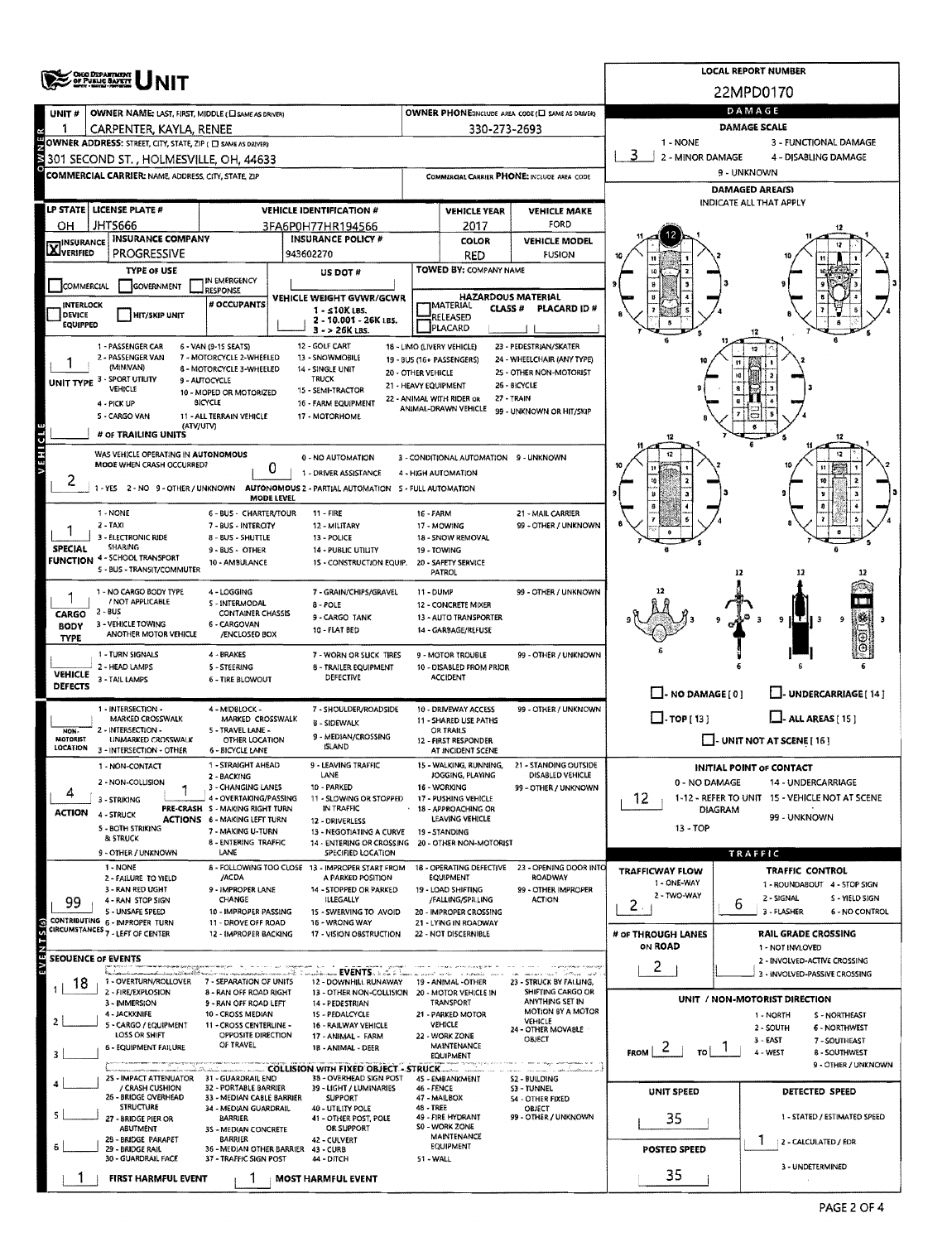|                                                        | <b>DERILLE MOTORIST / NON-MOTORIST</b>                                                                                  |                                                                                     |                      |                                                                |                                                 |                                                |                  |                                                                                                      | <b>LOCAL REPORT NUMBER</b><br>22MPD0170  |                                   |                                                                     |                                                    |                                                    |                                         |                          |
|--------------------------------------------------------|-------------------------------------------------------------------------------------------------------------------------|-------------------------------------------------------------------------------------|----------------------|----------------------------------------------------------------|-------------------------------------------------|------------------------------------------------|------------------|------------------------------------------------------------------------------------------------------|------------------------------------------|-----------------------------------|---------------------------------------------------------------------|----------------------------------------------------|----------------------------------------------------|-----------------------------------------|--------------------------|
| UNIT #                                                 |                                                                                                                         | <b>NAME: LAST, FIRST, MIDDLE</b>                                                    |                      |                                                                |                                                 |                                                |                  |                                                                                                      |                                          |                                   | DATE OF BIRTH                                                       |                                                    | AGE                                                | <b>GENDER</b>                           |                          |
| 1                                                      |                                                                                                                         | CARPENTER, KAYLA, RENEE                                                             |                      |                                                                |                                                 |                                                |                  |                                                                                                      |                                          | 05/30/1997                        |                                                                     |                                                    |                                                    | 24                                      | F                        |
|                                                        | <b>ADDRESS: STREET, CITY, STATE, ZIP</b><br><b>CONTACT PHONE - INCLUDE AREA CODE</b>                                    |                                                                                     |                      |                                                                |                                                 |                                                |                  |                                                                                                      |                                          |                                   |                                                                     |                                                    |                                                    |                                         |                          |
| OTORI                                                  |                                                                                                                         | 301 SECOND ST. , HOLMESVILLE, OH, 44633                                             |                      |                                                                |                                                 |                                                |                  |                                                                                                      |                                          | 330-273-2693                      |                                                                     |                                                    |                                                    |                                         |                          |
|                                                        | <b>INJURIES INJURED</b><br><b>EMS AGENCY (NAME)</b><br>INJURED TAKEN TO: MEDICAL FACILITY (NAME, CITY)<br><b>TAKEN</b>  |                                                                                     |                      |                                                                |                                                 |                                                |                  | <b>SAFETY EQUIPMENT</b><br><b>SEATING</b><br><b>1DOT-COMPLIANT</b><br><b>USED</b><br><b>POSITION</b> |                                          |                                   |                                                                     | TRAPPED<br>AIR BAG USAGE<br><b>LIECTION</b>        |                                                    |                                         |                          |
| œ<br>5<br><b>OL STATE</b>                              | BY<br>1.1 <sub>1</sub><br>4<br>LOCAL<br>OFFENSE DESCRIPTION                                                             |                                                                                     |                      |                                                                |                                                 |                                                |                  |                                                                                                      | <b>JMC HELMET</b><br>1                   |                                   |                                                                     | 1                                                  | 1                                                  |                                         | 1                        |
| OН                                                     | <b>OPERATOR LICENSE NUMBER</b><br>OFFENSE CHARGED<br>CODE                                                               |                                                                                     |                      |                                                                |                                                 |                                                |                  |                                                                                                      |                                          | <b>CITATION NUMBER</b>            |                                                                     |                                                    |                                                    |                                         |                          |
| <b>OL CLASS</b>                                        | UC814297<br><b>ENDORSEMENT</b>                                                                                          | <b>RESTRICTION SELECT UP TO 3</b>                                                   | <b>DRIVER</b>        | ALCOHOL / DRUG SUSPECTED                                       |                                                 |                                                | <b>CONDITION</b> |                                                                                                      | <b>ALCOHOL TEST</b>                      |                                   |                                                                     |                                                    | <b>DRUG TEST(S)</b>                                |                                         |                          |
|                                                        |                                                                                                                         |                                                                                     |                      | <b>DISTRACTED</b>                                              | ALCOHOL                                         | MARIJUANA                                      |                  |                                                                                                      | <b>STATUS</b>                            | TYPE                              | VALUE                                                               | <b>STATUS</b>                                      | <b>TYPE</b>                                        |                                         | RESULTS SELECT UP TO 4   |
| 4                                                      |                                                                                                                         | 3                                                                                   | BY                   | OTHER DRUG                                                     |                                                 |                                                | 1                | 1                                                                                                    | 1                                        |                                   | 1                                                                   |                                                    |                                                    |                                         |                          |
| UNIT #                                                 |                                                                                                                         | <b>NAME: LAST, FIRST, MIDDLE</b>                                                    |                      |                                                                |                                                 |                                                |                  |                                                                                                      |                                          |                                   | DATE OF BIRTH                                                       |                                                    |                                                    | AGE                                     | <b>GENDER</b>            |
|                                                        |                                                                                                                         |                                                                                     |                      |                                                                |                                                 |                                                |                  |                                                                                                      |                                          |                                   |                                                                     |                                                    |                                                    |                                         |                          |
|                                                        | <b>ADDRESS: STREET, CITY, STATE, ZIP</b>                                                                                |                                                                                     |                      |                                                                | $+ -$                                           |                                                |                  |                                                                                                      |                                          |                                   | <b>CONTACT PHONE - INCLUDE AREA CODE</b>                            |                                                    |                                                    |                                         |                          |
|                                                        | INJURIES INJURED                                                                                                        | <b>EMS AGENCY (NAME)</b>                                                            |                      |                                                                | INJURED TAKEN TO: MEDICAL FACILITY (NAME, CITY) |                                                |                  | <b>SAFETY EQUIPMENT</b>                                                                              |                                          |                                   | <b>SEATING</b>                                                      |                                                    | AIR BAG USAGE<br><b>EJECTION</b><br><b>TRAPPED</b> |                                         |                          |
| N-N-N                                                  | <b>TAKEN</b><br>BY                                                                                                      |                                                                                     |                      |                                                                |                                                 |                                                |                  | USED                                                                                                 |                                          | DOT-COMPUANT<br>MC HELMET         | POSITION                                                            |                                                    |                                                    |                                         |                          |
|                                                        |                                                                                                                         | OL STATE OPERATOR LICENSE NUMBER                                                    |                      |                                                                | <b>OFFENSE CHARGED</b>                          |                                                | LOCAL            | OFFENSE DESCRIPTION                                                                                  |                                          |                                   |                                                                     |                                                    | <b>CITATION NUMBER</b>                             |                                         |                          |
|                                                        |                                                                                                                         |                                                                                     |                      |                                                                |                                                 |                                                | CODE             |                                                                                                      |                                          |                                   |                                                                     |                                                    |                                                    |                                         |                          |
| OL CLASS                                               | <b>ENDORSEMENT</b>                                                                                                      | <b>RESTRICTION SELECT UP TO 3</b>                                                   | <b>DRIVER</b>        |                                                                | ALCOHOL / DRUG SUSPECTED                        |                                                |                  | <b>CONDITION</b>                                                                                     |                                          | <b>ALCOHOL TEST</b>               |                                                                     |                                                    |                                                    | <b>DRUG TEST(S)</b>                     |                          |
|                                                        |                                                                                                                         |                                                                                     | BY                   | <b>DISTRACTED</b>                                              | ALCOHOL<br><b>OTHER DRUG</b>                    | <b>MARUUANA</b>                                |                  |                                                                                                      | <b>STATUS</b>                            | <b>TYPE</b>                       | VALUE                                                               | <b>STATUS</b>                                      | <b>TYPE</b>                                        |                                         | RESULTS SELECT UP TO 4   |
| UNIT #                                                 |                                                                                                                         | NAME: LAST, FIRST, MIDDLE                                                           |                      |                                                                |                                                 |                                                |                  |                                                                                                      |                                          |                                   | DATE OF BIRTH                                                       |                                                    |                                                    | AGE                                     | <b>GENDER</b>            |
|                                                        |                                                                                                                         |                                                                                     |                      |                                                                |                                                 |                                                |                  |                                                                                                      |                                          |                                   |                                                                     |                                                    |                                                    |                                         |                          |
|                                                        | <b>ADDRESS: STREET, CITY, STATE, ZIP</b>                                                                                |                                                                                     |                      |                                                                |                                                 |                                                |                  |                                                                                                      | <b>CONTACT PHONE - INCLUDE AREA CODE</b> |                                   |                                                                     |                                                    |                                                    |                                         |                          |
| <b>OTORIST</b>                                         |                                                                                                                         |                                                                                     |                      |                                                                |                                                 |                                                |                  |                                                                                                      |                                          |                                   |                                                                     |                                                    |                                                    |                                         |                          |
|                                                        | INJURIES INJURED<br><b>EMS AGENCY (NAME)</b><br>INJURED TAKEN TO; MEDICAL FACILITY (NAME, CITY)<br>USEO<br><b>TAKEN</b> |                                                                                     |                      |                                                                |                                                 |                                                | SAFETY EQUIPMENT |                                                                                                      | <b>IDOT-C</b> ompliant                   | <b>SEATING</b><br><b>POSITION</b> |                                                                     | AIR BAG USAGE<br><b>EJECTION</b><br><b>TRAPPED</b> |                                                    |                                         |                          |
| <b>W-NOM/LSI</b>                                       | BY                                                                                                                      |                                                                                     |                      |                                                                |                                                 |                                                |                  | MC HELMET                                                                                            |                                          |                                   |                                                                     |                                                    |                                                    |                                         |                          |
| <b>BO</b>                                              |                                                                                                                         | OL STATE OPERATOR LICENSE NUMBER                                                    |                      | LOCAL<br>OFFENSE DESCRIPTION<br><b>OFFENSE CHARGED</b><br>CODE |                                                 |                                                |                  |                                                                                                      |                                          |                                   |                                                                     | <b>CITATION NUMBER</b>                             |                                                    |                                         |                          |
| OL CLASS                                               | <b>ENDORSEMENT</b>                                                                                                      | <b>RESTRICTION SELECT UP TO 3</b>                                                   | <b>DRIVER</b>        | ALCOHOL / DRUG SUSPECTED<br><b>CONDITION</b>                   |                                                 |                                                |                  |                                                                                                      | <b>ALCOHOL TEST</b>                      |                                   | <b>DRUG TEST(S)</b>                                                 |                                                    |                                                    |                                         |                          |
|                                                        |                                                                                                                         |                                                                                     |                      | <b>DISTRACTED</b><br>ALCOHOL<br>MARIJUANA                      |                                                 |                                                | <b>STATUS</b>    | TYPE                                                                                                 | VALUE                                    | <b>STATUS</b>                     | <b>TYPE</b>                                                         |                                                    | RESULTS SELECT UP TO 4                             |                                         |                          |
|                                                        |                                                                                                                         |                                                                                     | BY                   |                                                                | OTHER DRUG                                      |                                                |                  |                                                                                                      |                                          |                                   |                                                                     |                                                    |                                                    |                                         |                          |
|                                                        | INJURIES                                                                                                                | <b>SEATING POSITION</b><br><b>FRONT LEFT SIDE</b>                                   | 1 - NOT DEPLOYED     | AIR BAG                                                        |                                                 | OL CLASS                                       |                  | OL RESTRICTION(S)                                                                                    |                                          |                                   | DRIVER DISTRA                                                       |                                                    |                                                    | <u>IESI STATUS</u>                      |                          |
| FATAL<br>SUSPECTED SERIOUS                             |                                                                                                                         | (MOTORCYCLE DRIVER)<br><b>FRONT - MIDDLE</b>                                        | DEPLOYED SIDE        | 2 - DEPLOYED FRONT                                             |                                                 | 1 - CLASS A<br>$2 - CLASSB$                    |                  | - ALCOHOL INTERLOCK<br><b>DEVICE</b><br><b>CDLINTRASTATE ONLY</b>                                    |                                          |                                   | NOT DISTRACTED<br>MANUALLY OPERATING AN<br><b>ELECTRONIC</b>        |                                                    | 3 - Test Given.                                    | 1 - NONE GIVEN<br>2 - TEST REFUSED      |                          |
| <b>INJURY</b><br>SUSPECTED MINOR                       |                                                                                                                         | <b>FRONT - RIGHT SIDE</b><br>SECOND - LEFT SIDE                                     | <b>FRONT/SIDE</b>    | - DEPLOYED BOTH                                                |                                                 | 3 - CLASS C                                    |                  | <b>CORRECTIVE LENSES:</b><br>- FARM WAIVER                                                           |                                          |                                   | <b>COMMUNICATION DEVICE</b><br>(TEXTING, TYPING,                    |                                                    |                                                    | /UNUSABLE                               | CONTAMINATED SAMPLE      |
| injury<br><b>POSSIBLE INJURY</b>                       |                                                                                                                         | (MOTORCYCLE PASSENGER)<br>SECOND - MIDDLE                                           |                      | <b>S - NOT APPLICABLE</b><br>9 - DEPLOYMENT UNKNOWN            |                                                 | 4 - REGULAR CLASS<br>$(OHIO = D)$              |                  | 5 - EXCEPT CLASS A BUS<br>6 - EXCEPT CLASS A                                                         |                                          |                                   | DIALINGLA CON HANDS-FREE                                            |                                                    |                                                    | 4 - Test Given.<br><b>RESULTS KNOWN</b> |                          |
| - NO APPARENT INJURY                                   |                                                                                                                         | 6'- SECOND - RIGHT SIDE<br>- THIRD - LEFT SIDE                                      |                      | <b>EJECTION</b>                                                |                                                 | 5 - M/C MOPED ONLY                             |                  | & CLASS B.BUS.<br><b>EXCEPT TRACTOR-TRAILER</b>                                                      |                                          |                                   | COMMUNICATION DEVICE<br>TALKING ON HAND-HELD                        |                                                    | 5-TEST GIVEN.                                      | <b>RESULTS UNKNOWN</b>                  |                          |
|                                                        | <u>INJURIES TAKEN BY</u>                                                                                                | (MOTORCYCLE SIDE CAR)<br>8 - Third - Middle 3                                       | <b>1-NOT EJECTED</b> |                                                                |                                                 | 6 - NO VALID OL                                |                  | 8 - INTERMEDIATE LICENSE<br><b>RESTRICTIONS</b><br>LEARNER'S PERMIT-                                 |                                          |                                   | COMMUNICATION DEVICE<br>OTHER ACTIVITY WITH AN<br>ELECTRONIC DEVICE |                                                    |                                                    |                                         | <b>ALCOHOL TEST TYPE</b> |
| ::- NOT TRANSPORTED                                    | <b>TREATED AT SCENE</b>                                                                                                 | 9 - THIRD - RIGHT SIDE<br>10 - SLEEPER SECTION                                      |                      | 2 - PARTIALLY EJECTED<br>3 - TOTALLY EJECTED                   |                                                 | <b>OL ENDORSEMENT</b><br>H - HAZMAT            |                  | <b>RESTRICTIONS</b><br>10 - LIMITED TO DAYLIGHT                                                      |                                          | Æ.                                | - PASSENGER<br>OTHER DISTRACTION                                    |                                                    | 1-NOME<br>2-BLOOD                                  |                                         |                          |
| 2 - EMS<br>3 - POLICE                                  |                                                                                                                         | OF TRUCK CAB<br>PASSENGER IN                                                        |                      | 4 - NOT APPLICABLE<br><b>TRAPPED</b>                           |                                                 | <b>M-MOTORCYCLE</b>                            |                  | ONLY<br>11 - LIMITED TO EMPLOYMENT                                                                   |                                          | в                                 | INSIDE THE VEHICLE!<br>- OTHER DISTRACTION                          |                                                    | 3 - URINE<br>4 - BREATH                            |                                         |                          |
| 9'- OTHER / UNKNOWN                                    |                                                                                                                         | OTHER ENCLOSED CARGO<br>AREA (NON-TRAILING UNIT)                                    | 1 - NOT TRAPPED      |                                                                |                                                 | P - PASSENGER<br>N-TANKER                      |                  | 12 - LIMITED' - OTHER<br>13 - MECHANICAL DEVICES                                                     |                                          |                                   | OUTSIDE THE VEHICLE.<br>9 - OTHER / UNKNOWN                         |                                                    | <b>S-OTHER</b>                                     |                                         |                          |
|                                                        | <b>SAFETY EQUIPMENT</b>                                                                                                 | BUS, PICK-UP WITH CAP)<br><b>PASSENGER IN</b><br>UNENCLOSED CARGO AREA 3 - FREED BY | 2-EXTRICATED BY      | MECHANICAL MEANS,                                              |                                                 | Q - MOTOR SCOOTER-                             |                  | (SPECIAL BRAKES, HAND<br>CONTROLS, OR OTHER                                                          |                                          |                                   | <b>CONDITION</b><br>- APPARENTLY NORMAL                             |                                                    | <b>I-NONE</b><br>2-BLOOD                           |                                         | <b>DRUG TEST TYPE</b>    |
| 1 - NONE USED<br>2 - SHOULDER BELT ONLY                |                                                                                                                         | 13 ATRAILING UNIT<br>14 - RIDING ON VEHICLE                                         |                      |                                                                | NON-MECHANICAL MEANS                            | R - THREE-WHEEL<br><b>AMOTORCYCLE</b>          |                  | <b>ADAPTIVE DEVICES)</b><br>14 - MILITARY VEHICLES ONLY<br><b>15 - MOTOR VEHICLES</b>                |                                          |                                   | 2 - PHYSICAL IMPAIRMENT<br><b>EMOTIONAL (E.G.</b>                   |                                                    | 3 - URINE<br>4-OTHER                               |                                         |                          |
| USED 3<br>3 - LAP BELT ONLY USED                       |                                                                                                                         | <b>EXTERIOR</b><br>(NON-TRAILING UNIT)                                              |                      |                                                                |                                                 | S - SCHOOL BUS<br><b>T-DOUBLE &amp; TRIPLE</b> |                  | WITHOUT AIR BRAKES<br>16 - OUTSIDE MIRROR                                                            |                                          |                                   | DEPRESSED, ANGRY<br><b>DISTURBED)</b>                               |                                                    |                                                    |                                         | DRUG TEST RESULT(S       |
| 4 - SHOULDER & LAP BELT<br><b>USED</b>                 |                                                                                                                         | - NON-MOTORIST<br>-15<br>99 - OTHER / UNKNOWN                                       |                      |                                                                |                                                 | <b>TRAILERS</b><br>X - TANKER / HAZMAT         |                  | 17 - PROSTHETIC AID<br>18 - OTHER                                                                    |                                          | <b>ELLNESS</b><br>21              | - FELL ASLEEP, FAINTED,                                             |                                                    |                                                    | 1- AMPHETAMINES<br>2 - BARBITURATES     |                          |
| 5: CHILD RESTRAINT SYSTEM                              | - FORWARD FACING                                                                                                        |                                                                                     |                      |                                                                |                                                 |                                                |                  |                                                                                                      |                                          |                                   | FATIGUED, ETC.<br>6 - UNDER THE INFLUENCE OF                        |                                                    |                                                    | 3 - BENZODIAZEPINES<br>4 - CANNABINOIDS |                          |
| <b>6 - CHILD RESTRAINT SYSTEM</b><br>- REAR FACING     |                                                                                                                         |                                                                                     |                      |                                                                |                                                 | <b>GENDER</b><br>F - FEMALE                    |                  |                                                                                                      |                                          |                                   | MEDICATIONS / DRUGS /<br><b>ALCOHOL</b> <sup>8</sup>                |                                                    | 5 - COCAINE                                        | 6 - OPIATES / OPIOIDS                   |                          |
| 7 - BOOSTER SEAT-<br>8 - HELMET USED                   |                                                                                                                         |                                                                                     |                      |                                                                |                                                 | M - MALE                                       |                  |                                                                                                      |                                          |                                   | <b>9 - OTHER / UNKNOWN</b>                                          |                                                    | 7 - OTHER                                          | <b>8 - NEGATIVE RESULTS</b>             |                          |
| 9 - PROTECTIVE PADS USED                               | (ELBOWS, KNEES, ETC)                                                                                                    |                                                                                     |                      |                                                                |                                                 | U - OTHER / UNKNOWN                            |                  |                                                                                                      |                                          |                                   |                                                                     |                                                    |                                                    |                                         |                          |
| 10 - REFLECTIVE CLOTHING<br>11 - LIGHTING - PEDESTRIAN |                                                                                                                         |                                                                                     |                      |                                                                |                                                 |                                                |                  |                                                                                                      |                                          |                                   |                                                                     |                                                    |                                                    |                                         |                          |
| / BICYCLE ONLY<br>99 - OTHER / UNKNOWN                 |                                                                                                                         |                                                                                     |                      |                                                                |                                                 |                                                |                  |                                                                                                      |                                          |                                   |                                                                     |                                                    |                                                    |                                         |                          |

 $\mathcal{L}_{\mathcal{A}}$ 

 $\sim$ 

 $\bar{z}$ 

 $\sim$ 

 $\lambda$